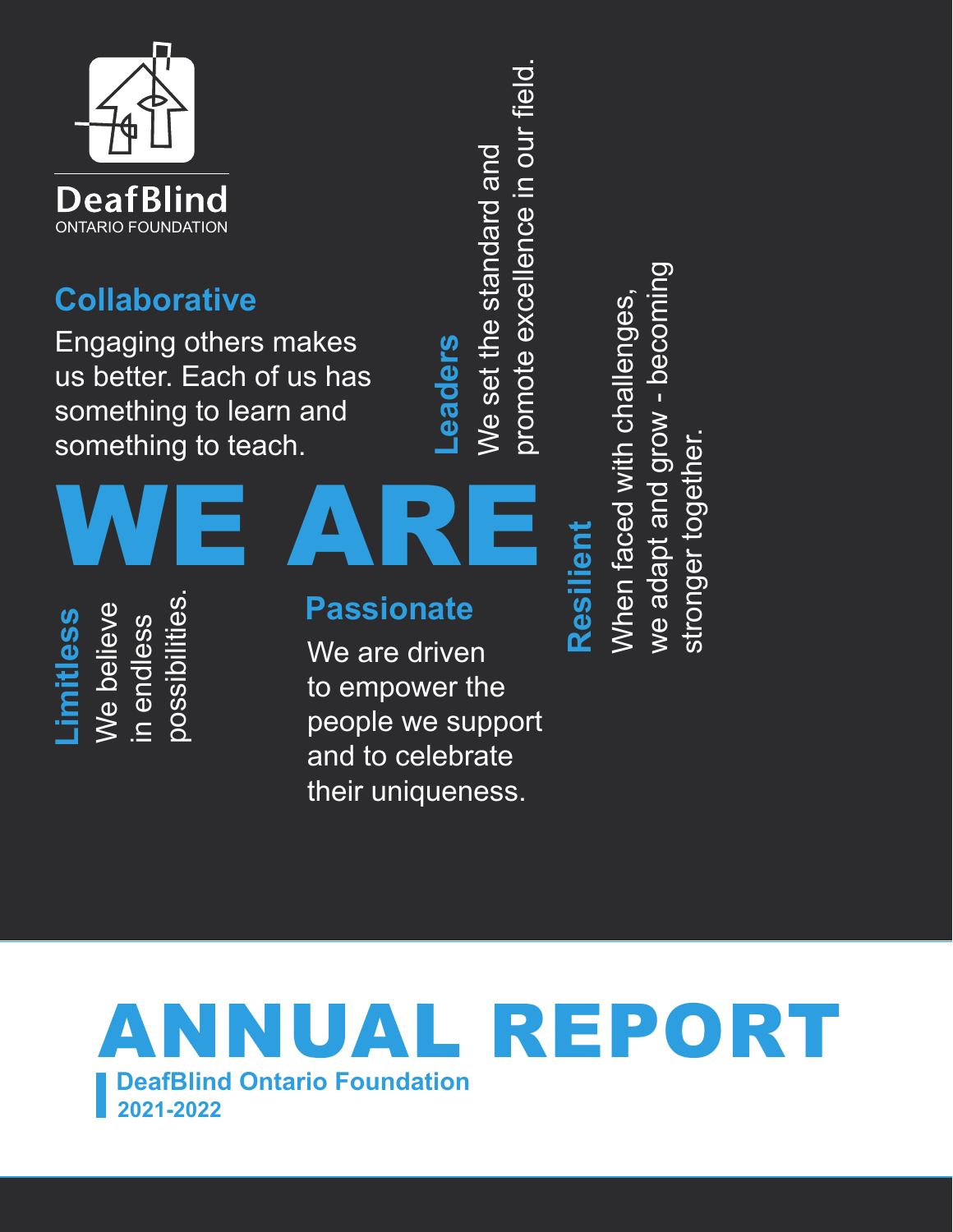## <span id="page-1-0"></span>**OUR**  MISSION, VISION &VALUES

**Mission:** Inspiring investment in the future of individuals who are Deaf, hard of hearing, non-verbal and deafblind.

**Vision:** Transforming lives, one gift at a time.

#### **Values:**

#### **We are Passionate**

We are driven to empower the people we support and to celebrate their uniqueness.

We demonstrate being passionate by:

- Embracing challenges and opportunities with energy and enthusiasm;
- Extending the reach of the people we support into the community, where they can achieve their goals, dreams and aspirations;
- Creating and providing unique opportunities to learn and grow; and
- Motivating and encouraging our co-workers, as well as the people we support, to challenge themselves every day.

#### **We are Collaborative**

Engaging others makes us better. Each of us has something to learn and something to teach.

We demonstrate being collaborative by:

- Fostering partnerships with the people we support, their families, other community resources, government, funders and organizations with similar goals—locally, nationally and around the world;
- Committing to open communication and transparency when working with each other and our partners; and
- Supporting each other and seeking input from others for solutions that benefit all.

#### **We are Leaders**

We set the standard and promote excellence in our field.

We demonstrate being leaders by:

- Constantly evolving and striving for excellence in everything we do;
- Mentoring, educating and encouraging ourselves and others;
- Generating and being receptive to new ideas;
- Advocating for people's rights, beliefs and dreams; and
- Holding ourselves accountable to the people we support, families, employees, funders and other stakeholders.

#### **We are Resilient**

When faced with challenges, we adapt and grow—becoming stronger together.

We demonstrate being resilient by:

- Providing holistic services that are responsive to the ever-changing needs of individuals supported;
- Being proactive in identifying and addressing circumstances that may present challenges; and
- Learning from setbacks and being persistent and flexible in our efforts to find creative, workable solutions.

#### **We are Limitless**

We believe in endless possibilities.

We demonstrate being limitless by:

- Being courageous, open-minded and creative; and
- Empowering each other to go outside the box and achieve goals and dreams.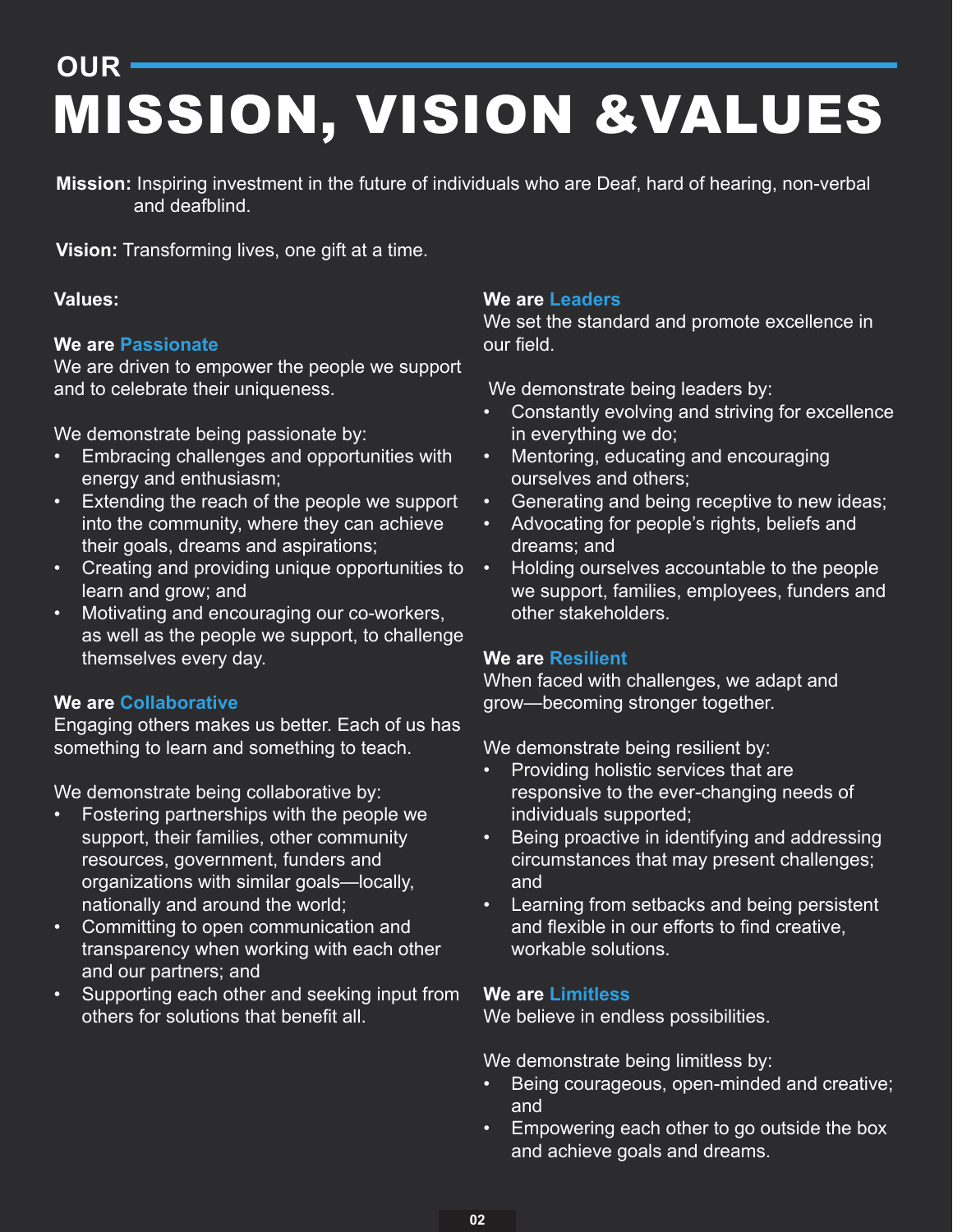## <span id="page-2-0"></span>**OUR**  STRATEGIC PRIORITIES

The Foundation's organizational imperatives reflect the strategic themes the Board will oversee and employees will pursue in order to fulfill its mission and achieve its vision. In addition to each strategic theme, the Board and employees identified some key outcomes relative to the following imperatives:

#### **1. HOUSING INNOVATION**

Investment in DeafBlind Ontario Services' housing model and structure that is local and community-based, with an open approach to innovation.

#### **2. SUSTAINABILITY**

To build on behalf of the people DeafBlind Ontario Services serves a secure foundation for the organization's future operations with the ability to innovate.

#### **3. LIFESTYLE**

Development and provision of equipment/assistive devices/ recreational programs for the individuals who are served by DeafBlind Ontario Services with a focus on:

- Ability to communicate more effectively
- Personal well-being as determined by enhancing their quality of life

#### **4. ORGANIZATIONAL CAPACITY**

The expansion of the human resources to fulfill the Foundation's mission, with a particular focus on the team of volunteers serving the organization and the network of stakeholders who support it.

## WHAT WE DO

**02 [Mission, Vision](#page-1-0)  &Values** 

**03 [Strategic Framework](#page-2-0)** 

**04 [DBOF Board Chair](#page-3-0) Report** 

**05 [Fundraising Report](#page-4-0)** 

**06 [Comments from the](#page-5-0) Treasurer** 

**08 [Our Impact: Ben](#page-7-0)** 

> **[09](#page-8-0) Our Donors**

**11 [Our Impact: Reilly](#page-10-0)**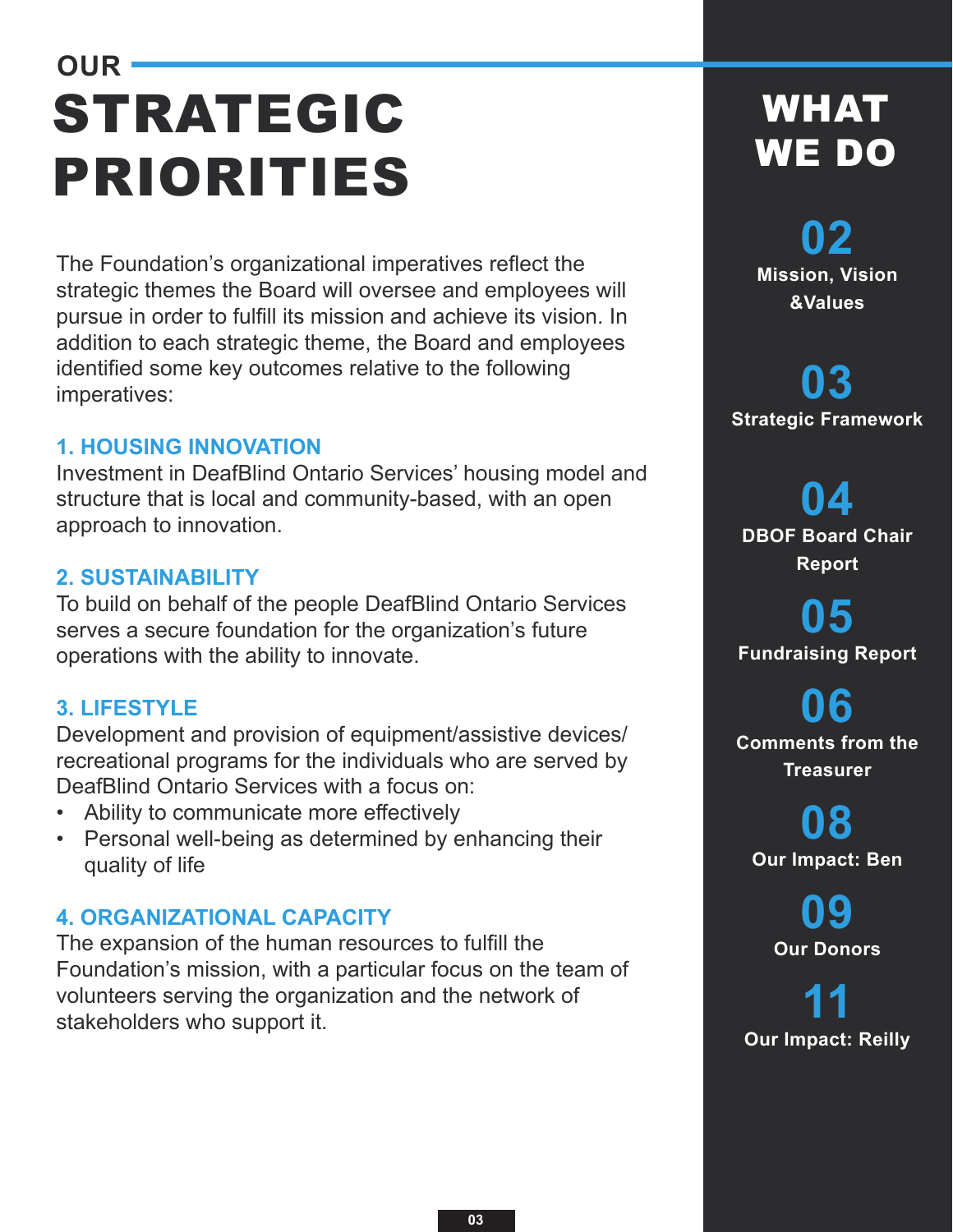## <span id="page-3-0"></span>**2021-22**  DBOF BOARD CHAIR REPORT

I'm pleased to share that the Board of Directors completed our first Strategic Plan for the Foundation in April 2022 to establish our strategic priorities over the next few years. Once the finishing touches are complete, we will share this plan with you.

As DeafBlind Ontario Services is poised for future growth in Ottawa, Durham and Sudbury, the Foundation will have a pivotal role in developing a housing and accommodation strategy to support this growth and demand for service. Developing a long term strategy to increase revenue, especially in the area of housing, will position the Foundation well to meet this demand. Recruitment of new board members to complement our existing skillsets will ensure these goals are met as we move forward.

The ongoing pandemic provided challenges for our ability to raise funds this year, as many fundraising opportunities specifically created for COVID-19 relief seen last year were no longer present. However, our fundraising team still came close (91%) to meeting our goal through major gifts, annual giving and events in partnership with our valued donors and supporters.

Thanks to you, our supporters, donors, sponsors and families of people supported, the Foundation's vision of "transforming lives, one gift at a time" will continue to be carried out through the strategic priorities of the Foundation.

Respectfully submitted,

RAndoen

Jim Dadson President & Chair

## Transforming lives, one gift at a time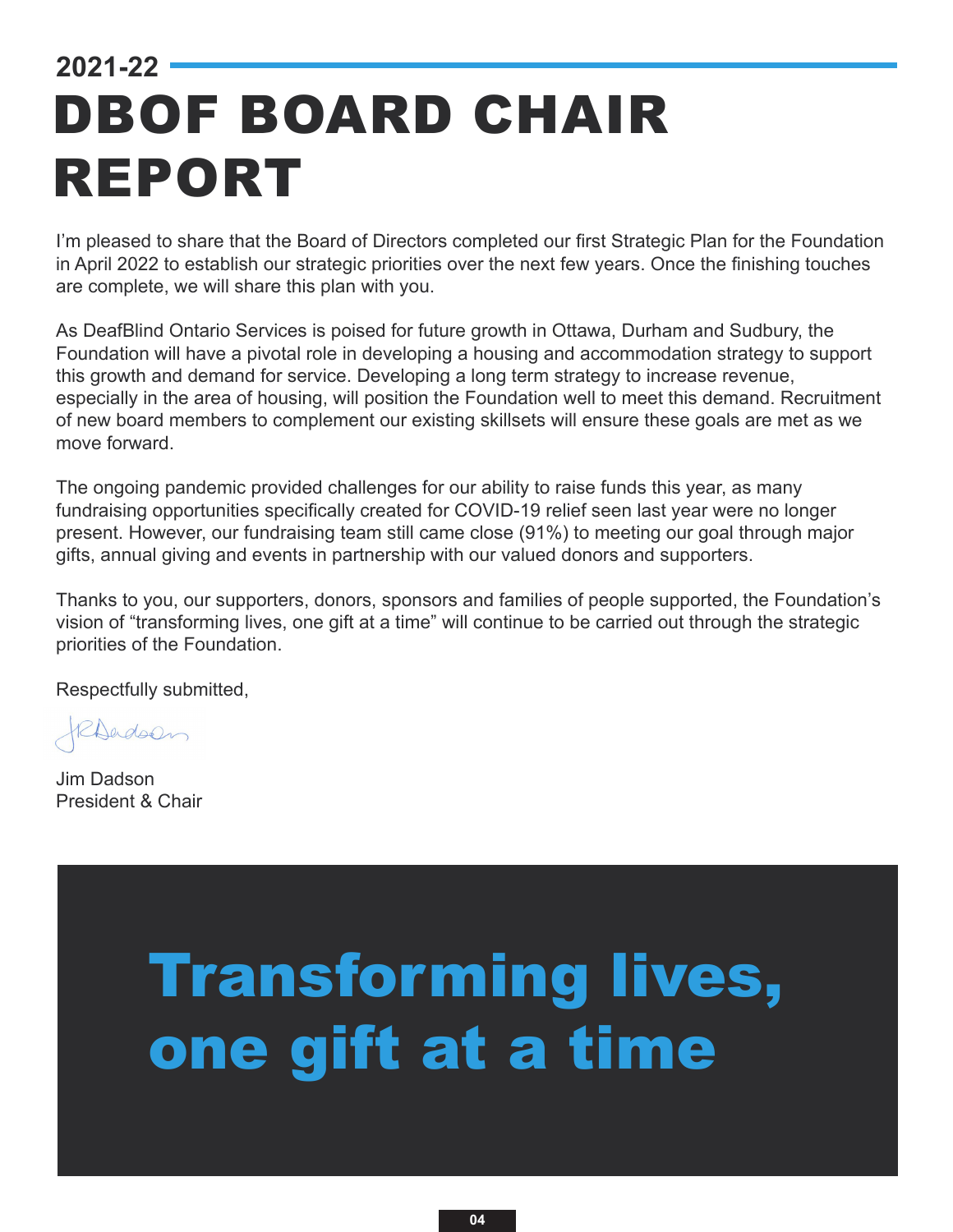## <span id="page-4-0"></span>**2021-22**  FUNDRAISING REPORT

We're truly grateful for your ongoing and generous support in 2021-22.

Your donations and monthly pledges have proven vital in providing essential equipment and support to supported living homes and community services across the province, including wheelchair accessible vans, accessibility upgrades such as kitchen renovations, elevators, and more. Your ongoing generosity has enabled us to put these essential supports in place and helped expand their worlds.

You have truly helped to transform lives. From our hearts to yours, thank you for making a difference.

#### *Our final net total raised in 2021-2022 was \$371,177 or 91% of our goal*

Although DeafBlind Ontario Services receives provincial funding, it doesn't meet all the needs of people supported. DeafBlind Ontario Foundation helps to bridge that gap to provide funding for the priority needs of DeafBlind Ontario Services and the individuals it serves.

Your support made a difference in the following areas that do not receive government funding:

#### **Highest Priority Needs**

Gifts made towards our highest priority needs provided the most flexibility on where it was needed most. It also helped build a secure foundation for the organization's future operations with the ability to innovate.

#### **Accessible Housing**

DeafBlind Ontario Services' supported living homes provide accessible, barrier-free, affordable housing, and access to supports 24/7. They are specially designed to support the unique needs of individuals with sensory loss, making a house into a home.

Increasing prices of housing and new construction impact our ability to build new or renovate homes to be fully accessible. Housing that makes a difference in the lives of the people we support, and encourages independent living for those with sensory loss and physical challenges.

#### **Enriching Experiences**

Assistive devices to enhance communication, equipment to increase accessibility, recreational programs to enhance quality of life and sensory excursions to explore new places all translate into meaningful life experiences.

A holistic approach to providing support services are customized to each individual's unique needs, method of communication, and goals to increase their independence and enrich their life. Your investments into these programs build a sense of confidence and give them the tools to accomplish ordinary and extraordinary things.

#### **Transportation**

Many of the people we serve have additional physical disabilities and medical issues, resulting in transportation, mobility and accessibility challenges. Your gifts towards the purchase of a wheelchair accessible van provides opportunities to attend employment or volunteer opportunities, access health care services, and complete everyday errands.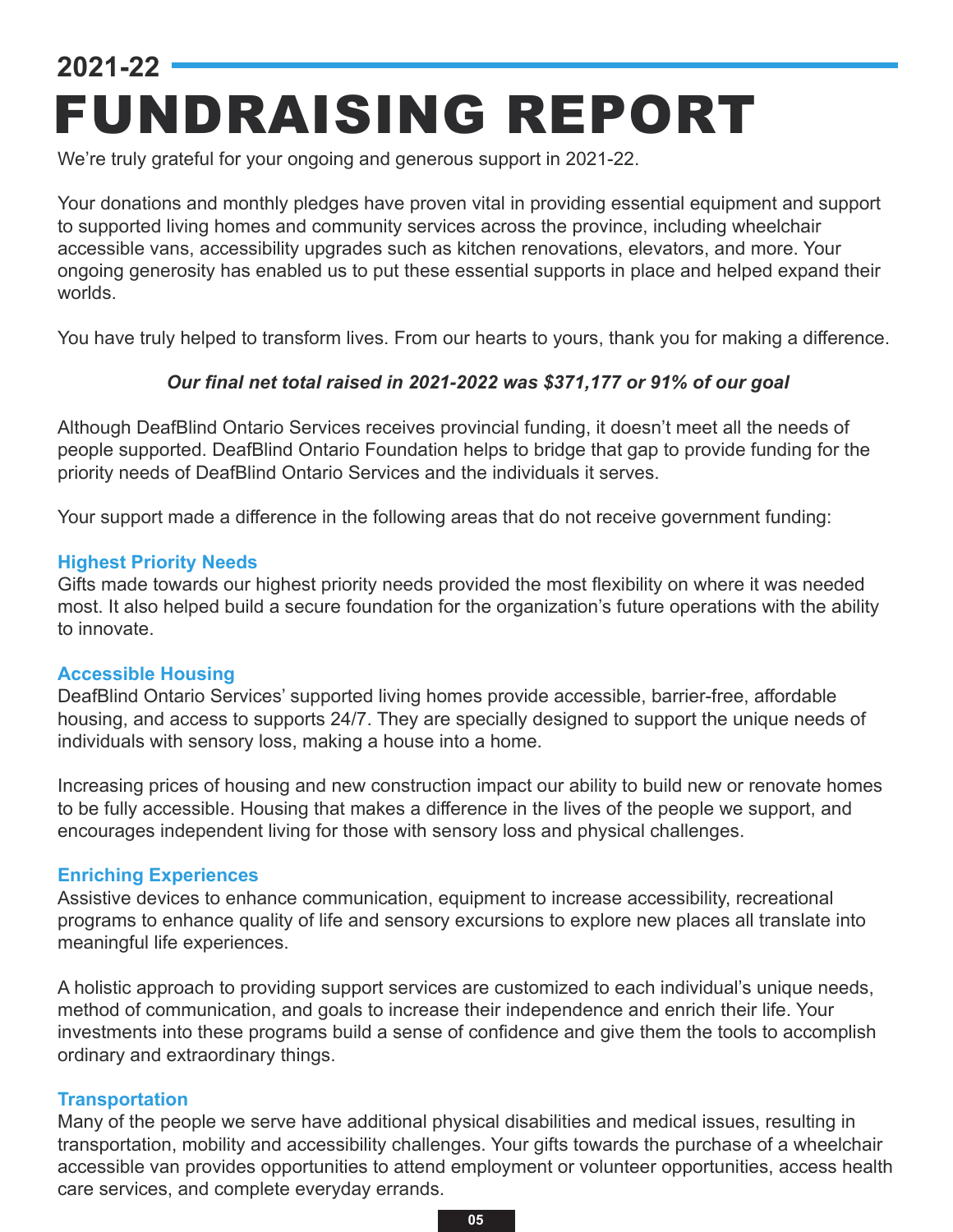**2021-2022** 

## BOARD OF DIRECTORS

Jim Dadson, President & Chair

Doug Downer

Martha Beaumont

Gwen Elling

Jennifer Moore

Martin Mazza

## <span id="page-5-0"></span>**COMMENTS**  FROM THE TREASURER

Treasurer: Martha Beaumont

It is my pleasure as Treasurer of DeafBlind Ontario Foundation to report on the financial results for the fiscal year that ended March 31, 2022, to volunteers, funders, donors and employees.

DeafBlind Ontario Foundation experienced positive financial results, allowing the organization to support housing programs and grow financial assets.

During the year, DeafBlind Ontario Foundation experienced an increase in investments due to a contribution made during the year as well as increase in market value. The capital assets declined in value due to the amortization expense for the year.

The revenue was maintained comparative to prior year with operating expenses slightly higher than prior year due to an increase in professional services.

On behalf of the Board, we are very grateful to all of our funding partners, donors, volunteers and employees whose continued support and commitment to our Organization has provided us with a solid financial position. This solid financial footing allows us to continue to provide housing and recreational programs, devices and equipment to individuals supported by DeafBlind Ontario Services.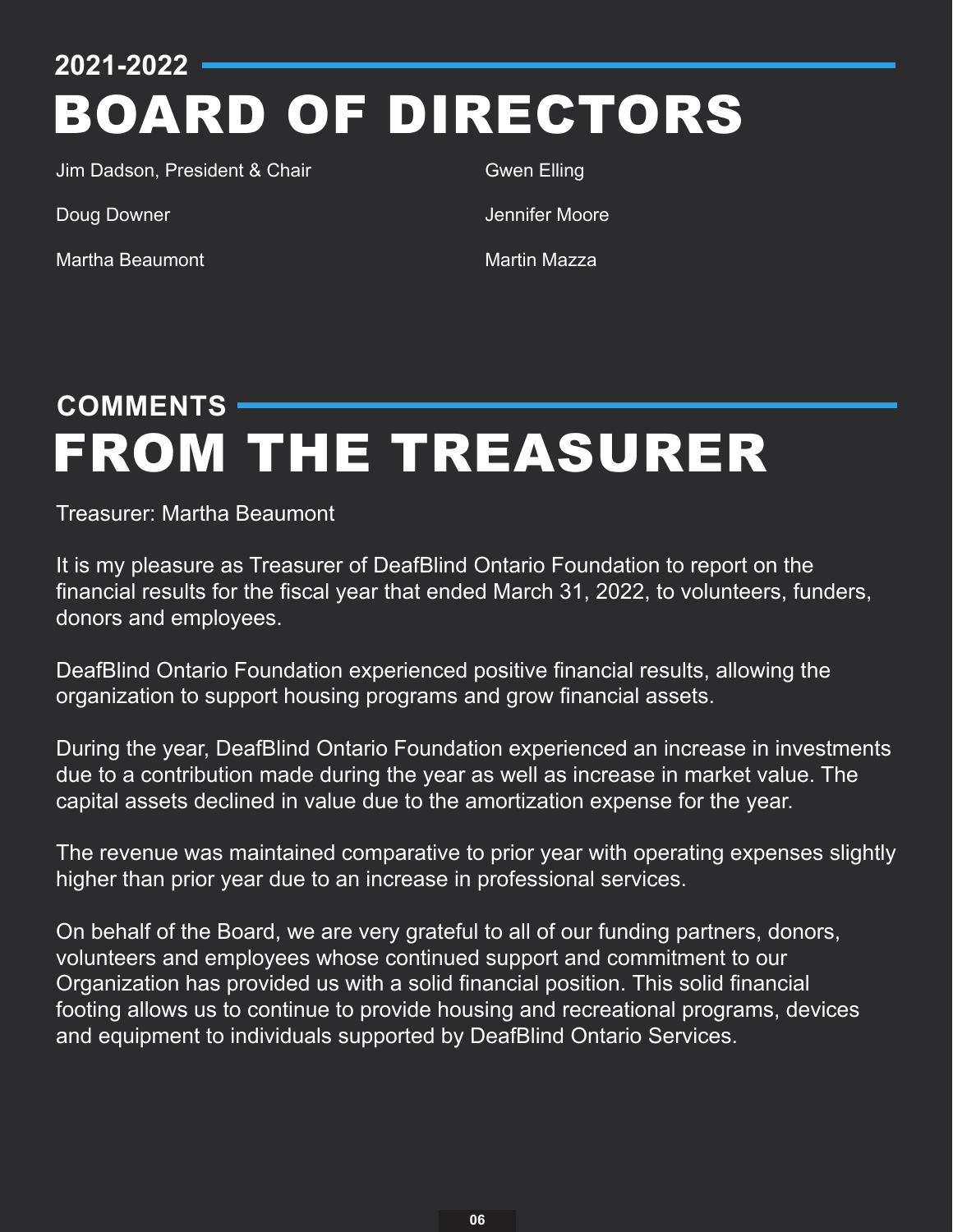## SUMMARY FINANCIAL STATEMENTS

| <b>Statement of Financial Position</b>             |           |           |
|----------------------------------------------------|-----------|-----------|
| Year Ended March 31,                               | 2022      | 2021      |
|                                                    | \$        | \$        |
| <b>Assets</b>                                      |           |           |
| Cash                                               | 951,607   | 491,664   |
| <b>Accounts receivable</b><br>and prepaid expenses | 12,826    | 6,152     |
| Due from DeafBlind                                 |           |           |
| <b>Ontario Services</b>                            | 41,608    | 405,711   |
| Investments                                        | 783,667   | 668,153   |
| Capital assets                                     | 1,941,943 | 2,032,325 |
| <b>Total Assets</b>                                | 3,731,651 | 3,604,005 |
| <b>Liabilities</b>                                 |           |           |
| Accounts payable and<br>accrued liabilities        | 152,074   | 139,905   |
| Mortgage Ioans                                     | 749,856   | 785,047   |
| Deferred revenue                                   | 673,926   | 598,308   |
| Unamortized restricted<br>transfers                | 888,722   | 938,095   |
|                                                    |           |           |
| <b>Total liabilities</b>                           | 2,464,578 | 2,461,355 |
| Net assets                                         | 1,267,073 | 1,142,650 |
| <b>Total liabilities and</b>                       |           |           |
| net assets                                         | 3,731,651 | 3,604,005 |

| <b>Statement of Revenue and Expenses</b>              |           |           |
|-------------------------------------------------------|-----------|-----------|
| Year Ended March 31,                                  | 2022      | 2021      |
|                                                       | \$        | \$        |
| <b>Revenue</b>                                        |           |           |
| Fundraising and                                       |           |           |
| donations                                             | 259,795   | 279,136   |
| <b>Contributions from</b><br><b>DeafBlind Ontario</b> |           |           |
| <b>Services</b>                                       |           | 628,497   |
| Amortization of<br>restricted capital                 |           |           |
| contributions                                         | 746,692   | 718,074   |
| Other                                                 | 165,094   | 196,216   |
|                                                       | 474,262   | 1,153,222 |
| <b>Expenses</b>                                       |           |           |
| Operating                                             | 201,407   | 174,679   |
| Amortization of                                       |           |           |
| capital assets                                        | 90,382    | 90,382    |
| Fundraising                                           |           |           |
| <b>Activities</b>                                     | 31,110    | 32,924    |
| Interest                                              | 26,940    | 27,587    |
|                                                       | 349,839   | 325,572   |
| Excess/(Deficiency) of                                |           |           |
| revenue over expenses                                 | \$124,423 | \$827,650 |

The above was summarized from the draft audited financial statements for the year ended March 31, 2022. The complete audited financial statements are available on our website at [www.deafblindontario.com](http://www.deafblindontario.com).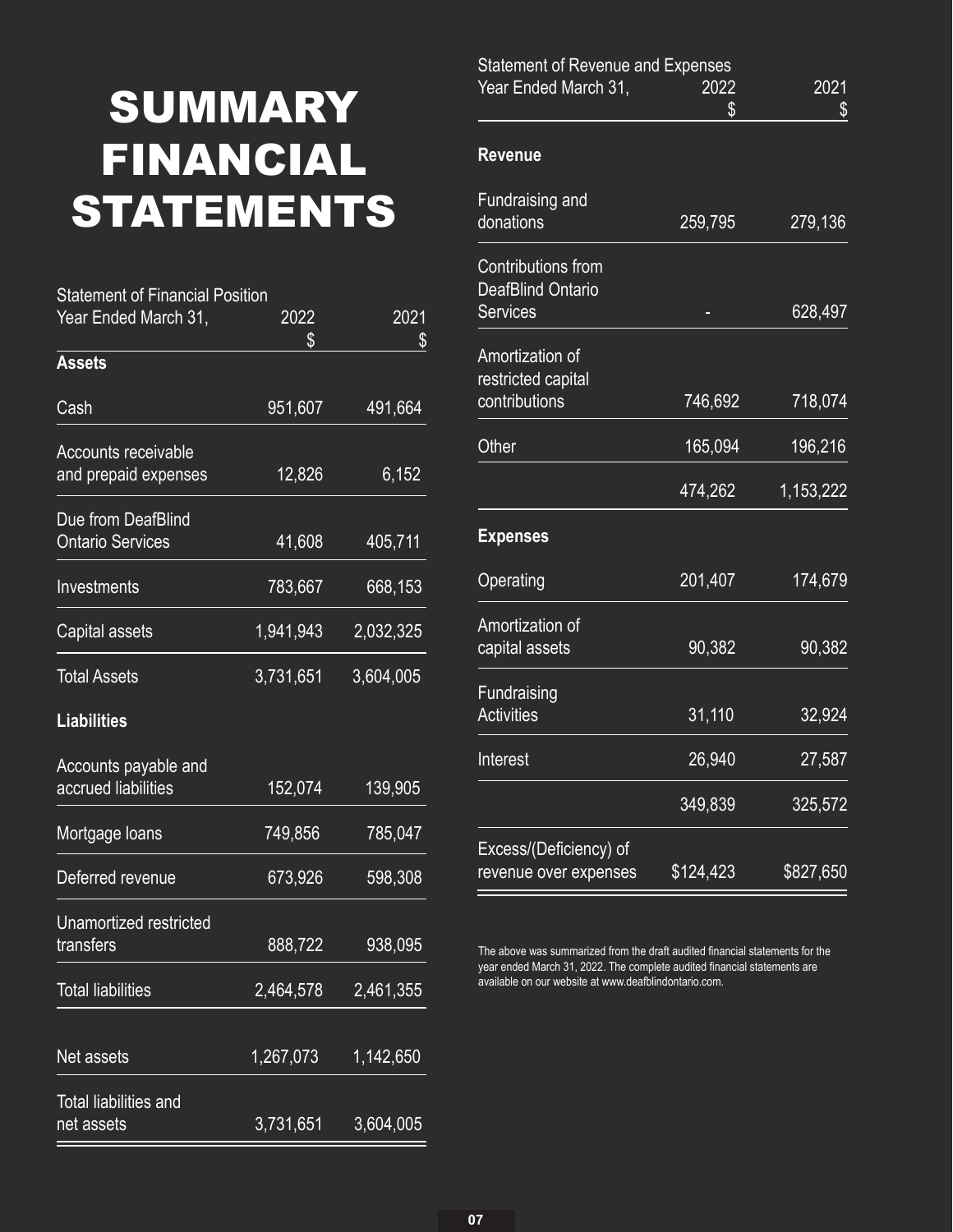## <span id="page-7-0"></span>**OUR**  IMPACT

Ben's journey to independence started with setting a goal, developing the skills and building the confidence to move into his own apartment.

Working with a Direct Support Professional (DSP) helps Ben to express himself in his preferred method of communication, American Sign Language (ASL), so that he can develop more meaningful social connections.

Over 1.3 million or 5% of Canadians aged 15 years and over have a hearing disability. In Ontario, 563,350 or 4.19% people aged 15 years and over have hearing disabilities.

Individuals who are Deaf, hard of hearing, or non-verbal, may use a visual language like ASL to help facilitate communication with the world around them using visual images in place of words.



For Ben, this means he was able to pursue his interest in learning how to make candles out of beeswax and start his own business selling candles at local farmers markets.

It also meant that with his increased ASL skills, he could build the confidence needed to move from his family's farm to Peterborough and adapt to living on his own.

With this increased independence, Ben was also able to pursue his interests in going to the movies, exercising at the local YMCA and learning more about history, one of his favourite hobbies.

According to Ben, learning about how people lived in the past and the kinds of challenges they faced, helps to teach ways of dealing with problems today.

Now that Ben has become more comfortable living on his own and feels a sense of connection with his community, he hopes to combine his love of history with his interest in travel to learn more and explore significant historical locations.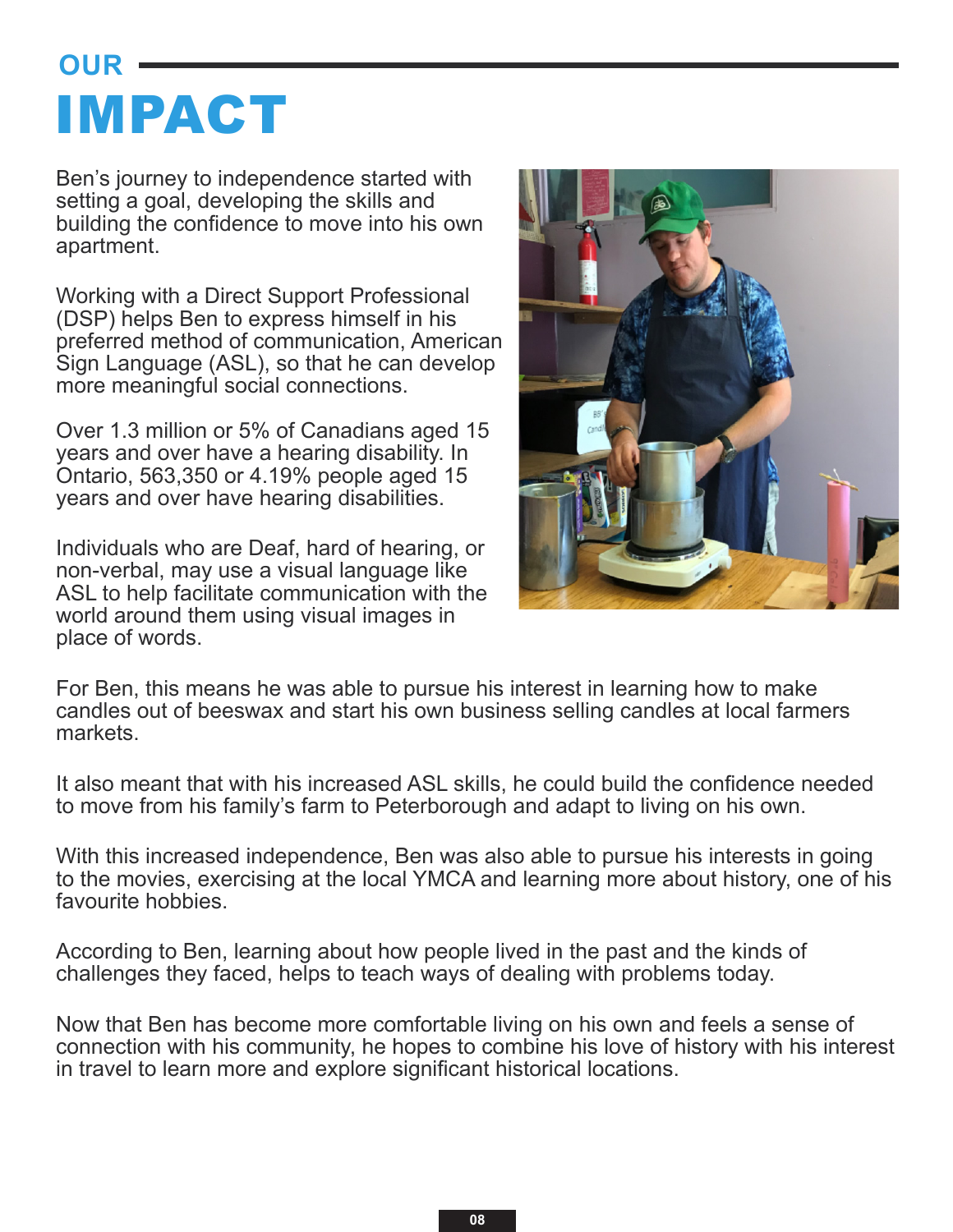## <span id="page-8-0"></span>**2021-22**  DONORS

DeafBlind Ontario Foundation is fortunate to enjoy a number of valuable partnerships in the community. We gratefully acknowledge the generous support given to us by:

#### **Foundations:**

- Canada Gives
- The Catherine & Maxwell Meighen Foundation
- The Charles Norcliffe Baker and Thelma Scott Baker Foundation
- J.P. Bickell Foundation
- Landmann Family Fund, c/o KWCF
- The Oakes Foundation
- The Oakville Foundation for Intellectually Handicapped People
- Robert Campeau Family Foundation
- The Victor & Rhoda Shields Charitable Foundation
- Whitearn Foundation

#### **Corporations:**

- 107.5 KOOL FM
- Accessibil-iT
- A. F. Sandy Forbes Insurance Broker
- Andrew Van Pelt Electric Ltd.
- Anjac Construction
- Ayr Animal Hospital
- Ayr Farmers Mutual
- Barrie 360
- **Bell Media**
- **BLG Foundation**
- BlueSky Communications Inc.
- **BNI Business Elite**
- BNI Ontario South West
- Bradford Family Dentistry
- Brayford Sod Farms
- Canadian Red Cross
- Chesterville Record
- Crate Designs Furniture Ltd.
- Cyclone Solutions
- Davidson Works Mechanical
- Electrical Elite Inc.
- Energy Surfaces Inc.
- Ephatha Fashion
- Gary's Service & Towing
- **Giant Tiger**
- **Gregor Homes**
- H.S.P. Consultants
- ICOR Technology
- Jeff Smith Plumbing-Heating Ltd.
- MacEwen Petroleum Inc.
- MacNeil & Dodd Pharmacy
- Magna International
- **Metroland Media**
- Morrison CPA Professional **Corporation**
- National Mah Jongg League Inc.
- Needham Promotions Inc.
- Neighbur
- Open Plan Architects
- Pam Bechard, Royal LePage RCR
- PayPal Giving Fund Canada
- PEAK Investment Services Inc.
- The Printing House
- **Priority Mechanical Services** Ltd.
- Provix Inc Covidcamera.com
- **Resident Care Pharmacy**
- **The Review**
- ROCK 95
- Silver Linings Healthcare
- **Snyder Construction**
- South Simcoe Police Association
- Starboard Communications Ltd.
- TD Commercial
- Town of Georgina
- Trayvino Wine Company Ltd.
- Voll's Contract Flooring
- Western Fire Protection Inc.
- Xpertek Construction Ltd.

#### **Service Clubs:**

- 100 Women Who Care **Burlington**
- Knights of Columbus St. Joseph's Council No. 6361 Charitable Welfare Trust

**09**

- Rotary Club of Barrie
- Rotary Club of Newmarket
- The Royal Canadian Legion Ontario Command Charitable Foundation
- Russell Lions Club
- Quota International of **Peterborough**

#### **Individuals \$50,000+:**

• Watson, John & Josie

#### **Individuals \$5,000+:**

• Webster, Albert & Joan

#### **Individuals \$1,000 - \$4,999:**

- Barber, Bryant & Jean
- Brogan, Steve & Natalie
- Dadson, Marny
- Dixon, David
- Feltmate, Peggy
- Gagnon, Lise
- Hooton, Doug & Barb
- Keyes, Karen
- Kosiw, Jim
- MacNeil, Patrick & Linda
- Molnar, Ken & Susan
- Momtahan, Parham & Kathy
- Moore, Jennifer
- Morris Dadson, Jim & Anne

• Watkinson, Brian & Rebecca • Webster, Bruce & June • Willsie, Mark & Susan • Willoughby, Jocelyn

- Simpson, Lorraine
- Spruyt, Roxanna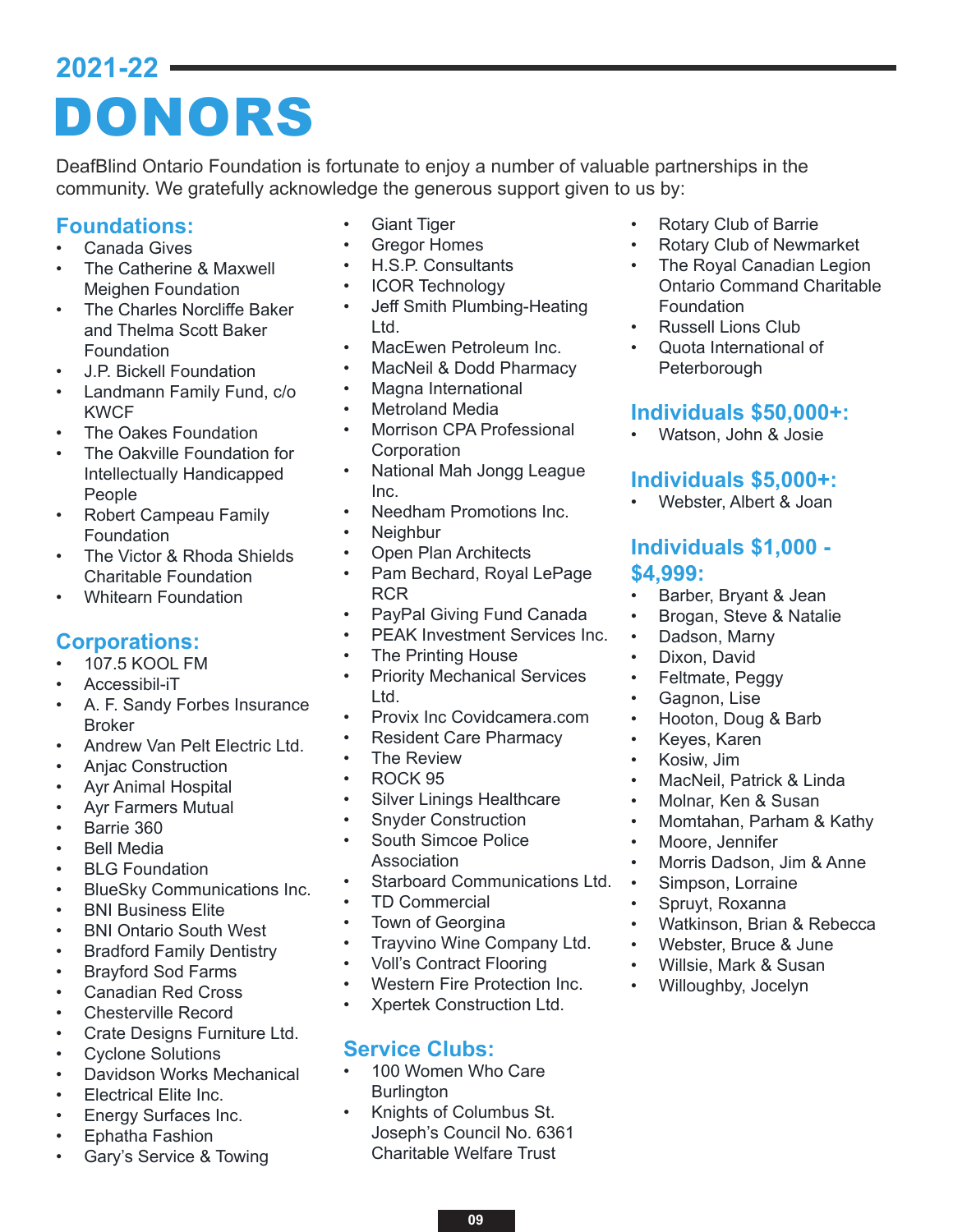#### **Individuals \$500 - \$999:**

- Barker, Tiffany
- Beaudoin, Barrett
- Beaulieu, Tim
- Beaumont, Martha
- Bechard, Pam
- Boychuk, Rick
- Brouillet, Terry & Danielle
- Coughlan, Juliette
- Coutu, Raymond & Nicole
- Dash Addi, Osnat
- Eldridge, Erin
- Elling, Gwen
- Flinn, Tim & Kim
- Ford, Julia
- Ikhlaq, Ahmed
- Gaylord, Steven
- Grant, Stephanie
- Madho, Karen
- Manahan, Susan
- Mazza, Martin
- Mesko, Amanda
- Nevett, Sarah
- Paget, Greg
- Parsons, Laura
- Patterson, Kelly
- Peters, Jasmine
- Pettapiece, David
- Philion, Lenni
- Piggott, Annette
- Qahir, Virji
- Quinn, Josie
- Smith, Sandra
- Thorne, Kitty
- Veldhuis, Tracey
- Wookey, Sue

#### **Individuals \$250 – 499:**

- Adcock, Maria
- Alford, Christine
- Bakshi, Gulshan
- Becker, Ewald & Karen
- Benton, Sue
- Bierhals, Andrea
- Brogan, Michael
- Brooks, Brenda
- Bryanton, Betty Ann
- Bylykbashi, Kim
- Cassidy, Daniel
- Colterman, Barb
- Crombie, Bertha • Day, Doug & Phyllis
- Dee, Betsy
- Dee, Roberta
- Despres, Helene
- Downer, Doug
- Eldridge, Ashleigh
- Fairley, Beth
- Fatijewski, Fiona
- Fazakas, John & Nancy
- Fransky, Dennis & Janet

• Fatijewski, Fiona • Flinn, Tim & Kim Ford, Julia

• Gagnon, Lise • Gaudet, Suzanne • Gaylord, Steven

**Michelle** • Kosiw, Jim • Levy, Carl • Moore, Jennifer

• Porteous, Judy Scopazzi, Peter • Smith, Amber

• Fransky, Dennis & Janet

• Halman, John & Jackie • Hooton, Doug & Barb • Kelliher, Charles & Dietrich,

• Morris Dadson, Jim & Anne

• Webster, Bruce & June • Willsie, Mark & Susan • Willoughby, Jocelyn • Youm, Chun Goon

- Gabay, David & Diane
- Gaudet, Suzanne
- Hodgson, Pat
- Halman, John & Jackie
- Jones, Alida
- Kanwal, Kanwaldeep
- Langdon, Sarah
- Lam, Alice
- Lennon, Sylvia
- Lockyer, Wendy
- Mahoney, Sean
- Marren, Sam
- Macauley, Nick
- Mackinnon, Brent
- Needham, David & Elizabeth
- Noble, Dan & Kathy
- Parsons, Lillian
- Patton-Markser, Terry
- Pettipas, Margaret
- Plank, Doug & Susan
- Plumridge, Daryl
- Quinton, Marlene
- Roberts-Guerrette, Tiffany
- Robillard, Taylor
- Schmalz, Michael
- Schnarr, Michelle
- Vardy, Michele
- Wall, Candace
- Watson, Paula
- White, BJ
- Youm, Chun Goon
- Young, Alyssa
- Young, Tina

#### **Friends with Vision (Monthly Giving**

- **Program):**
- Beaumont, Martha
- Beaulieu, Tim
- Becker, Ewald & Karen
- Benton, Sue
- Brogan, Steve & Natalie

**10**

• Downer, Doug • Edidi, Olabanji

• Elfar, Mohamed • Elling, Gwen • Fairley, Beth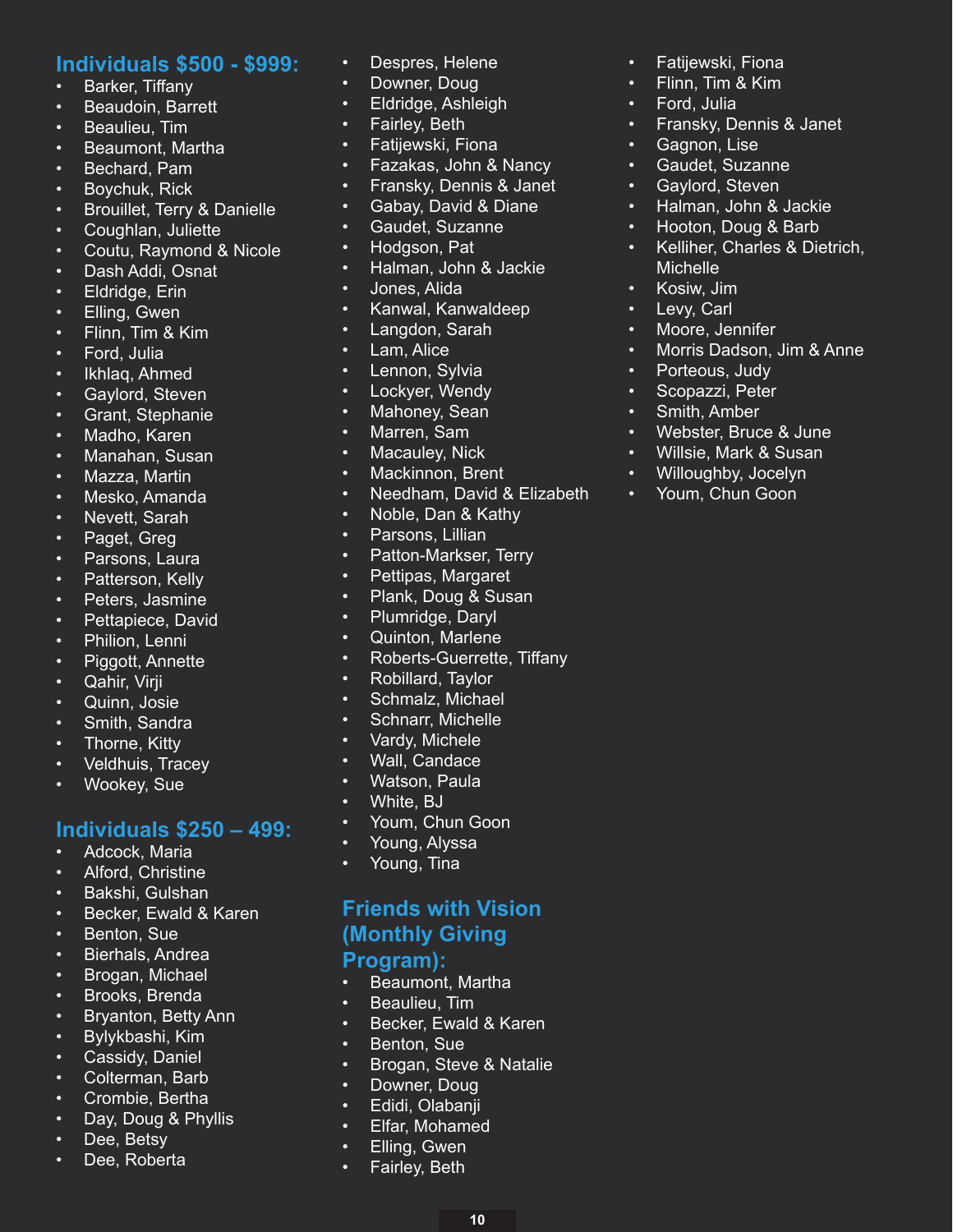## <span id="page-10-0"></span>**OUR**  IMPACT

"She is my angel, my special girl… We have a deep bond and always have," says Joan, also known as Nanny by her granddaughter, Reilly. "I was there the day she was born… and when she got sick."

At three months, Reilly developed flu-like symptoms and was rushed to SickKids in Toronto. Where she was diagnosed with Pneumococcal Meningitis, a bacterial form of meningitis, a serious infection of the thin lining that surrounds the brain and spinal cord. Just a few weeks after Reilly became sick, the vaccine

for meningitis was approved in Canada.

As a result, Reilly sustained significant losses, including profound hearing and vision loss. Deafblindness is a combination of hearing and vision loss that is unique to each person. It can impact access to information, communication, and mobility.

At seven months, Reilly was one of the youngest in North America to receive a cochlear implant, a small electronic device that stimulates the cochlear nerve, used for hearing. However, being so young, it was challenging to keep the external part of the implant on Reilly's head. "She would roll

around and the external piece would pop off, or she would pull it off… We tried everything including using headbands or scarves to fix it to her head. It was a battle," says Joan.

Reilly was two when the family discovered that she has some vision. "Her Papa brought home some LED lights; when we plugged them in, Reilly began to move towards the light."

Affectionately referred to as 'Smiley Reilly', Joan notes that Reilly is the happiest person in spite of everything she has overcome. "Reilly welcomes all with a

beautiful smile, she is very affectionate, expressive, and she loves hugs."

Hugs are very important to Reilly, as she communicates through the sense of touch. Intervenors are professionally trained to act as the "eyes" and "ears" of the individual with deafblindness through the sense of touch.

Reilly first received Intervenor Services when she was five at W. Ross Macdonald School for the Blind.

"After Reilly got sick, her Papa, Mother, and I wanted to ensure she had the best quality of life and care; as she will need this support to live as independently as possible," says Joan.

Reilly attended W. Ross Macdonald for 15 years and moved to one of DeafBlind Ontario Services' locations in Innisfil last October. "We are relieved to have found another loving home for Reilly. It puts the entire family at ease that her life will continue to be enriched."

"Reilly's move to her new home was a seamless transition. She fit right in with our team of intervenors. It feels like Reilly always

belonged here... Her happy soul lights up everyone around her and you can't help but giggle when she giggles. Reilly has brought unexpected light to everyone at our location in Innisfil during a difficult time with the pandemic," says Tellie, an intervenor at DeafBlind Ontario Services.

DeafBlind Ontario Services is committed to providing a high quality of life for people with deafblindness; this commitment is ingrained in their values.

"Every small leap and bound gives our family hope for a better quality of life and future for Reilly," says Joan.